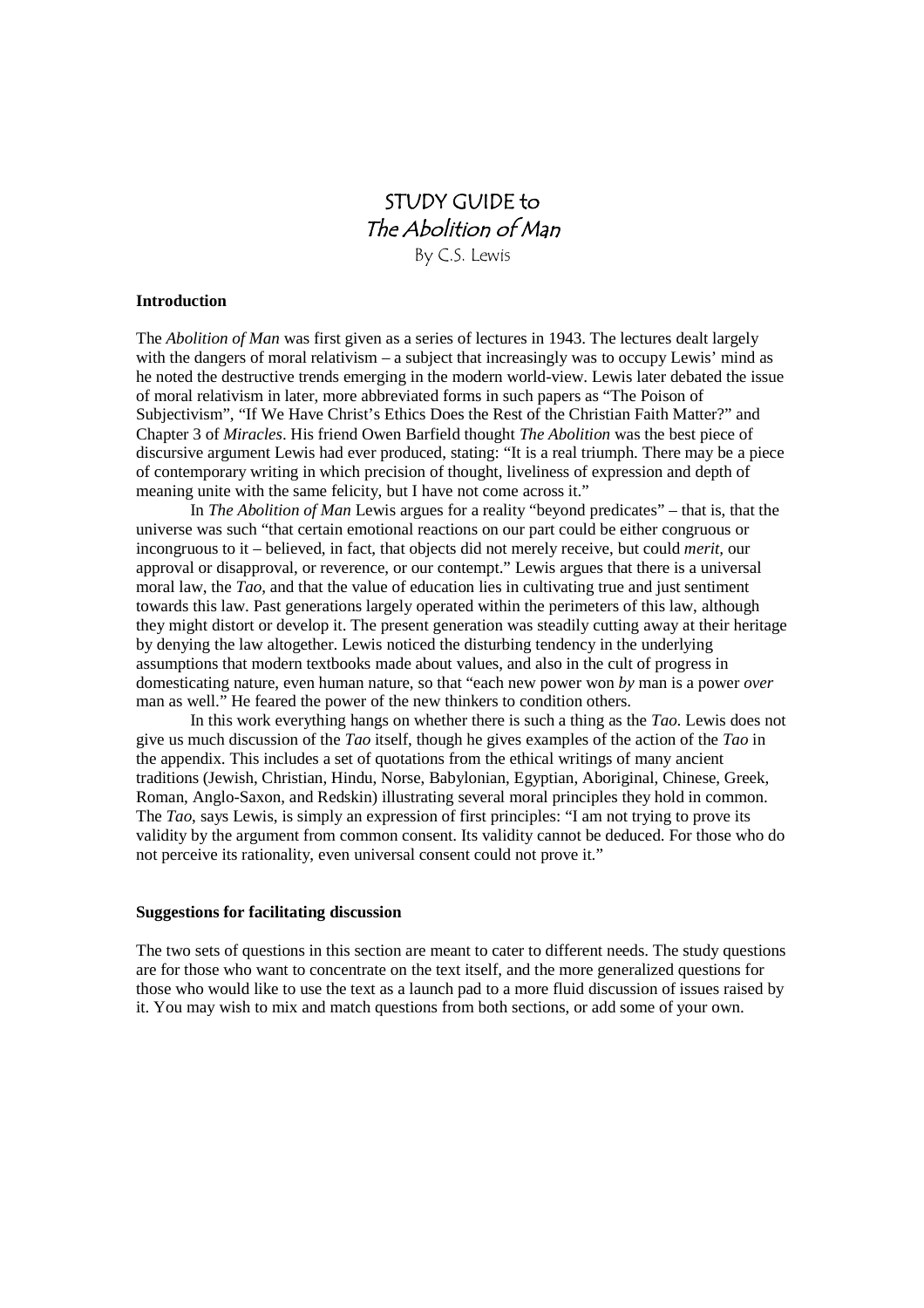## **Intensive Study Questions**

#### Book 1

- (1) Why, in Lewis' view, can't Gaius' and Titius' dissection of the value judgement "this is sublime" be applied to all judgements of value?
- (2) Lewis contrasts Gaius and Titius' example of the badly worded cruise advertisement with the writings of Johnson and Wordsworth. What is the contrast designed to highlight?
- (3) "The schoolboy who reads this passage in *The Green Book* will believe two propositions: firstly, that all sentences containing a predicate of value are statements about the emotional state of the speaker, and, secondly, that all such statements are unimportant." Do you think Lewis is right to be so wary of the effects a passage like this will have on the students?
- (4) "Gaius and Titius… see the world around them swayed by emotional propaganda… my own experience as a teacher tells an opposite tale. For every one pupil who needs to be guarded from a weak excess of sensibility there are three who need to be awakened from the slumber of cold vulgarity." Do you agree with Lewis that most pupils are far more likely to suffer from a deficiency of just sentiment than an over-abundance of false sentiment?
- (5) "A good education should build some sentiments while destroying others." Do you agree? If so, which sentiments need to be encouraged, and which discouraged?
- (6) "Aristotle says that the aim of education is to make the pupil like and dislike what he ought." Would you agree with Aristotle?
- (7) Do you think Lewis is right to posit a radical shift in the "educational predicament" of past and present educators?
- (8) "I myself do not enjoy the society of small children: because I speak from within the *Tao* I recognize this as a defect in myself – just as a man may have to recognize that he is tone deaf or colour blind." Do you agree that the *Tao* commands certain emotional responses of us? Could it be a defect not to like some things if the *Tao* prescribes us to?
- (9) "No justification of virtue will enable a man to be virtuous." How then should virtue be taught?
- (10) "The Chest Magnanimity Sentiment these are the indispensable liaison officers between cerebral man and visceral man. It may even be said that it is by this middle element that man is man: for by his intellect he is mere spirit and by his appetite mere animal." Would you agree with Lewis' description of manhood (or personhood) here?
- (11) Do you think there are any 'Men without Chests' around today? Can you draw on any examples?

## Book 2

(13) "The practical result of education in the spirit of *The Green Book* must be the destruction of the society which accepts it." Do you agree with Lewis that the consequences of such an education would be so destructive?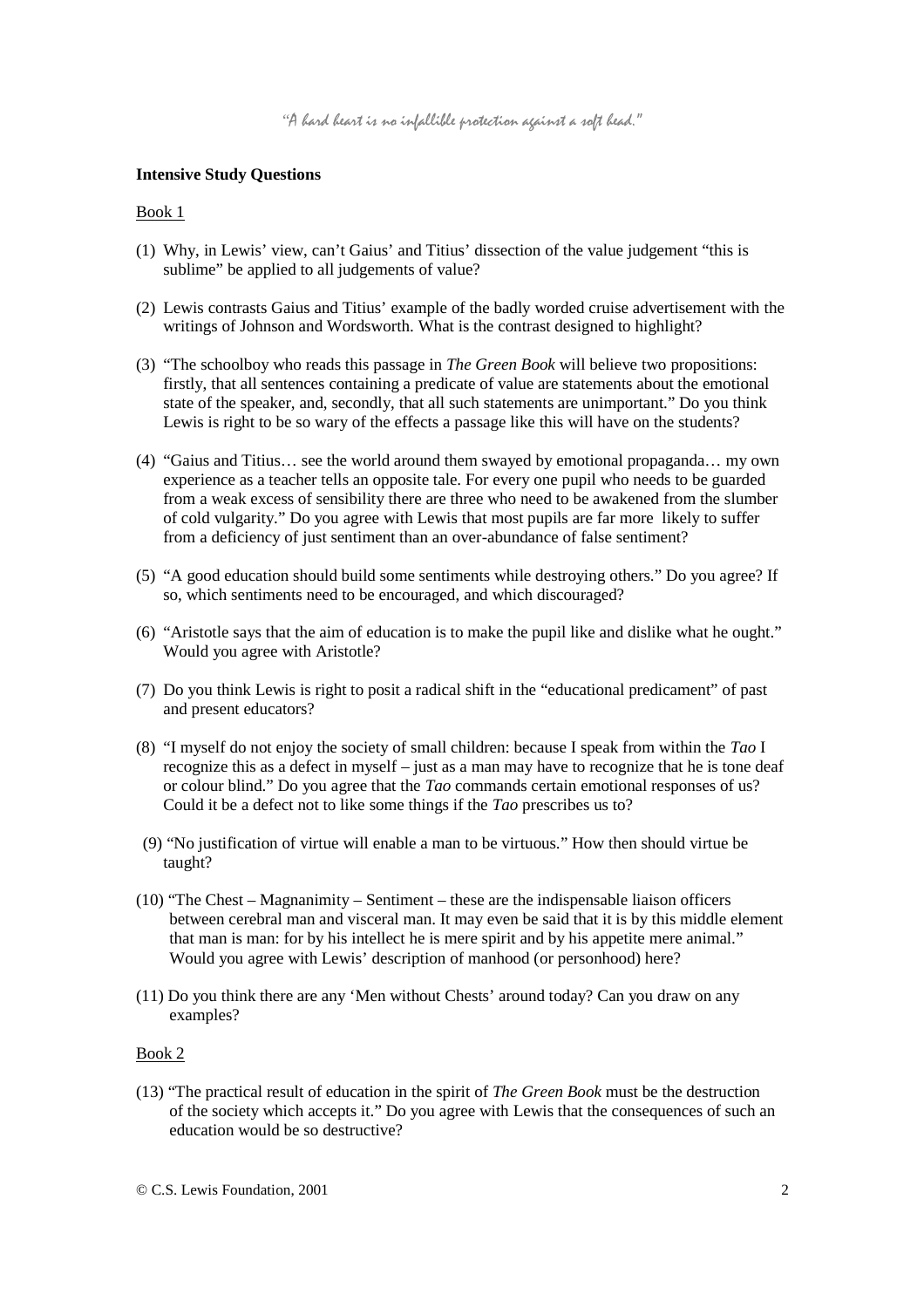- (14) What is the problem with looking for 'basic' values outside the *Tao*, and why won't instinct serve as a basic or replacement source of value?
- (15) "Greater love hath no man than that he lay down his life for his friends." Lewis takes the example of dying for the good of the community to show how we can only justify this as a moral imperative by recourse to the values of the *Tao*? What other values can be thought of as 'first principles' in this way?
- (16) "The rebellion of new ideologies against the *Tao* is a rebellion of the branches against the tree: if the rebels could succeed they would find that they had destroyed themselves. The human mind has no more power of inventing a new value than of imagining a new primary colour, or, indeed, of creating a new sun and a new sky for it to move in." Would you agree with Lewis that values are outside us, and we can't manufacture our own? Does this passage have any significance for post-modern ethics?
- (17) "Those who understand the spirit of the Tao and who have been led in that spirit can modify it in directions which that spirit itself demands." How does developing the Tao from the inside differ from trying to change it from the outside?
- (18) "The morality of Nietzsche is a mere innovation." In what way might this be true? (N.B. Nietzsche held that religious and moral values were the expression of aesthetic ideals that the Enlightenment had bankrupted, life did not hold any meaning outside of itself, and the Judaic-Christian tradition was a way of keeping people submissive to suffering and authority).
- (19) What might you say to someone who thought he or she "could get on quite comfortably" without values? Are there people like that around today?

## Book 3

- (20) "Each advance [of Man over Nature] leaves him weaker as well as stronger." In what way might our control over nature weaken us? Should there be limits on such progress?
- (21) How far can present generations be said to control future ones?
- (22) What role does Lewis see the Conditioners playing?
- (23) Why does Lewis think the old kind of men are more likely to be abolished under the present system of education than at any other time in previous history?
- (24) "If you will not obey the *Tao*, or else commit suicide, obedience to impulse (and therefore in the long run, to mere 'nature') is the only course left open." What would be the consequences of attempting to follow this course (i.e. acting simply on impulse)?
- (25) "If the eugenics are efficient enough there will be no second revolt." Do you find Lewis' chilling vision of a conditioned society plausible?
- (26) "Outside the *Tao* there is no ground for criticizing either the *Tao* or anything else." How does Lewis justify this?